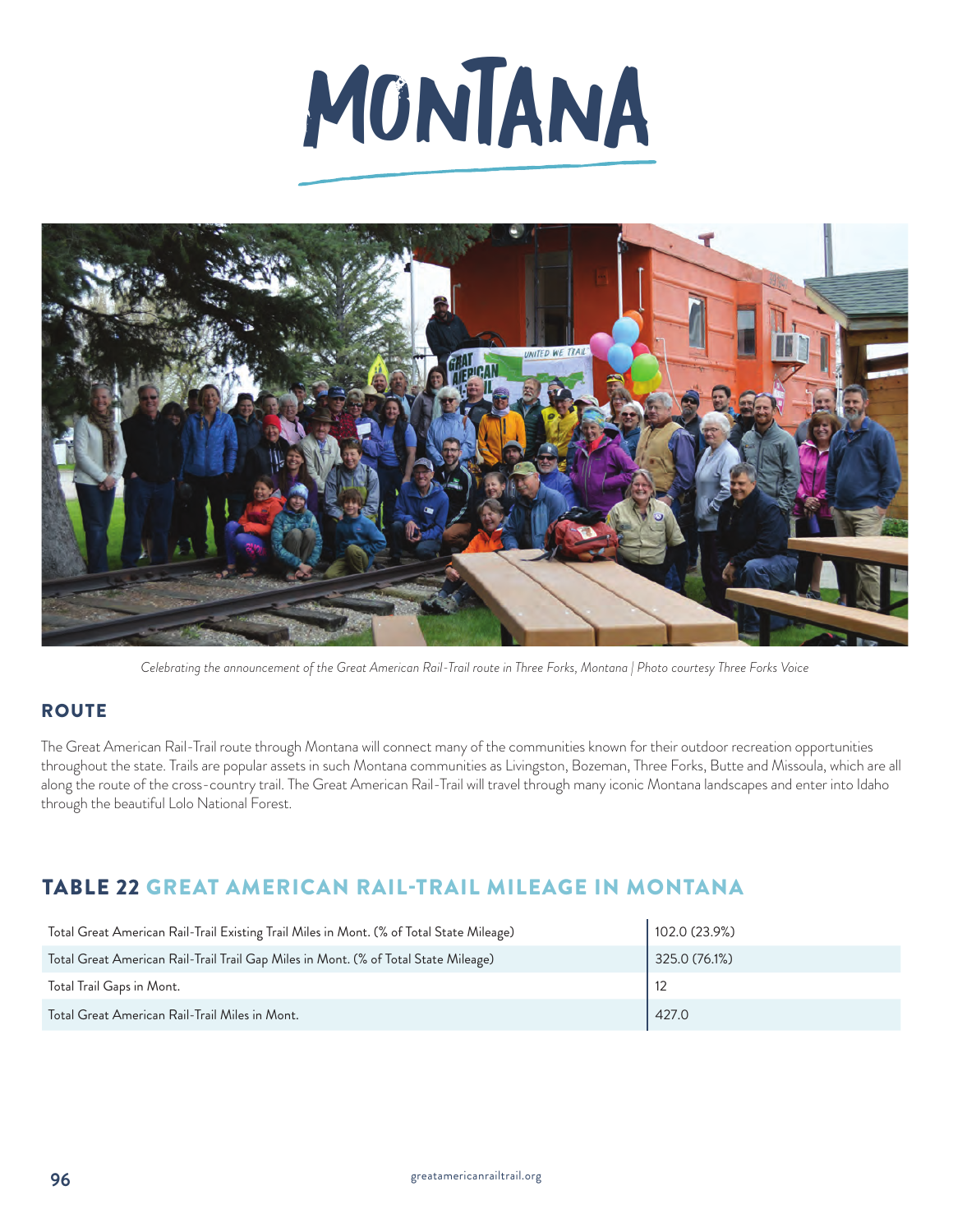# TABLE 23 GREAT AMERICAN RAIL-TRAIL ROUTE THROUGH MONTANA

| <b>Existing Trail or Trail Gap Name</b>                                           | Length in Mont.<br>Along Great American<br><b>Rail-Trail (in Miles)</b> | <b>Existing Trail or Trail Gap Name</b>                                   | Length in Mont.<br>Along Great American<br><b>Rail-Trail (in Miles)</b> |
|-----------------------------------------------------------------------------------|-------------------------------------------------------------------------|---------------------------------------------------------------------------|-------------------------------------------------------------------------|
| TRAIL GAP 68 - Elk River Trail Extension<br>(Wyo.-Mont. State Line to Livingston) | 52.5                                                                    | TRAIL GAP 74 - Thompson Park to Butte                                     | 10.9                                                                    |
| Highway 89 South Pedestrian Trail                                                 | 4.3                                                                     | Silver Bow Creek Greenway (Butte to Ramsay)                               | 5.7                                                                     |
| Livingston Depot Center Trail                                                     | 1.5                                                                     | TRAIL GAP 75 - Silver Bow Creek Greenway<br>Extension (Ramsay to Gregson) | 8.8                                                                     |
| TRAIL GAP 69 - Livingston to Bozeman                                              | 26.1                                                                    | Silver Bow Creek Greenway (Gregson to Crackerville)                       | 1.5                                                                     |
| Bozeman to Bridger Mountains Trail/Path to the<br>"M" and Drinking Horse          | 2.3                                                                     | TRAIL GAP 76a - Crackerville to Deer Lodge                                | 21.1                                                                    |
| Story Mill Spur                                                                   | 1.0                                                                     | Arrow Stone Park Trail                                                    | 0.9                                                                     |
| Front Street Connector (formerly Trail Gap 70)                                    | 0.3                                                                     | TRAIL GAP 76b - Deer Lodge                                                | 5.2                                                                     |
| Oak Street Trail                                                                  | 1.5                                                                     | Old Yellowstone Trail                                                     | 7.5                                                                     |
| North 19th Avenue Trail                                                           | 1.3                                                                     | TRAIL GAP 76c - Garrison to Piltzville                                    | 60.2                                                                    |
| Valley Center Trail (North 19th Avenue to                                         |                                                                         | Piltzville Trail                                                          | 3.3                                                                     |
| Catamount Street)                                                                 | 0.3                                                                     | Bonner Streetcar Trail                                                    | 1.8                                                                     |
| TRAIL GAP 71 - Valley Center Trail Extension<br>(Bozeman)                         | 1.4                                                                     | TRAIL GAP 77 - Milltown to Missoula                                       | 2.0                                                                     |
| Valley Center Trail (East Valley Center Spur to<br>Jackrabbit Lane)               | 4.5                                                                     | Canyon River Trail<br>Milwaukee Trail                                     | 0.8<br>5.9                                                              |
| Jackrabbit Lane Shared-Use Path                                                   | 2.0                                                                     |                                                                           |                                                                         |
| TRAIL GAP 72a - Belgrade to Manhattan                                             | 9.2                                                                     | TRAIL GAP 78 - Missoula                                                   | 1.8                                                                     |
| Manhattan to the Gallatin River Trail                                             | 1.8                                                                     | Mullan Road Trail                                                         | 2.2                                                                     |
|                                                                                   |                                                                         | TRAIL GAP 79 - Missoula to Frenchtown                                     | 11.5                                                                    |
| TRAIL GAP 72b - Manhattan to Three Forks                                          | 15.5                                                                    | A.J. Hoyt Memorial Trail                                                  | 4.7                                                                     |
| Headwaters Trail System                                                           | 5.7                                                                     | TRAIL GAP 80 - Huson to St. Regis                                         | 52.8                                                                    |
| TRAIL GAP 73a - Headwaters Trail System<br><b>Extension COMPLETED</b>             | $\overline{\phantom{a}}$                                                | Route of the Olympian                                                     | 22.7                                                                    |
| TRAIL GAP 73b - Three Forks to Thompson Park                                      | 46.0                                                                    | NorPac Trail                                                              | 14.4                                                                    |
| Milwaukee Road Rail-Trail (Thompson Park)                                         | 4.1                                                                     | <b>Total Miles</b>                                                        | 427.0                                                                   |
|                                                                                   |                                                                         | Existing Trail Miles   102.0                                              |                                                                         |

*Trail Gap Miles 325.0*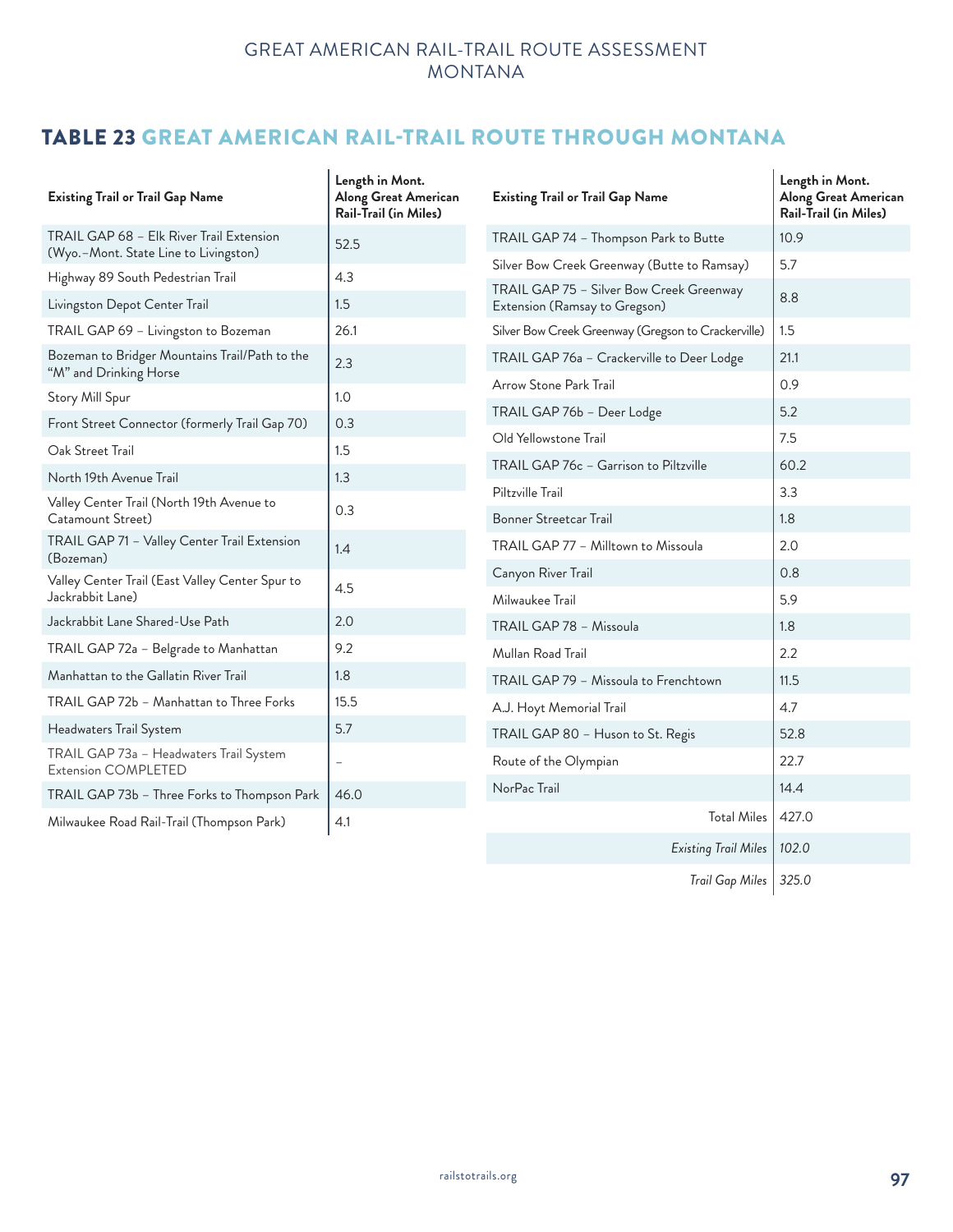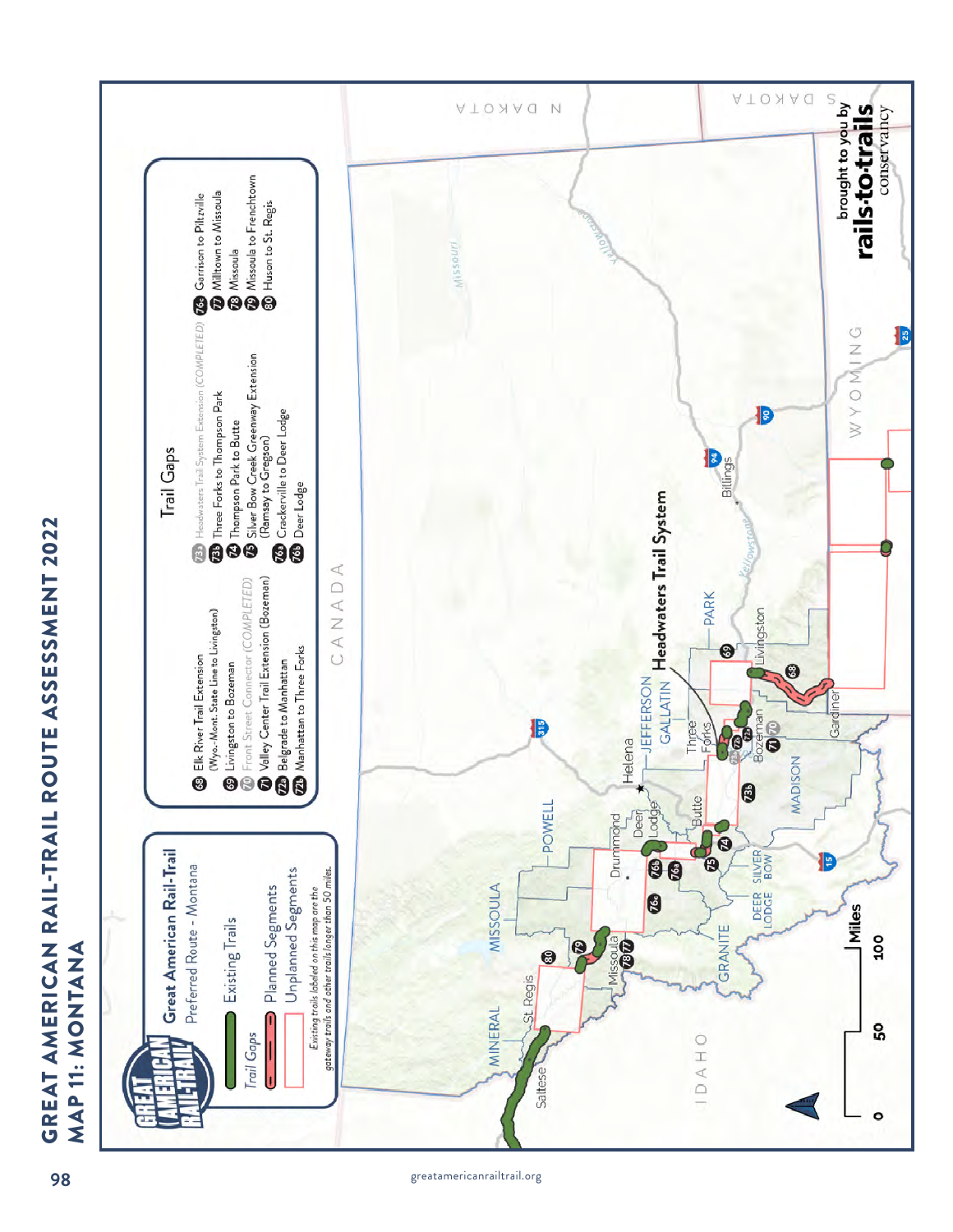

*Paradise Valley in Montana | Photo by Kevin Belanger, courtesy Rails-to-Trails Conservancy*

### TRAIL GAP 68 – ELK RIVER TRAIL EXTENSION (WYOMING–MONTANA STATE LINE TO LIVINGSTON)

From the Wyoming–Montana state line, a trail can be connected to the north entrance of Yellowstone National Park at Gardiner, Montana. Park County, Montana, has long-term goals that include completing a trail along an abandoned rail line and the Old Yellowstone Trail north into Livingston to connect to the Highway 89 South Pedestrian Trail. In all, Trail Gap 68 connects about 52.5 miles of new trail.

Park County intends to complete the 49 miles of trail from Gardiner north to Livingston by either acquiring easements along the abandoned rail corridor where property owners are amenable or, where easements cannot be obtained, building trail along U.S. 89 or the Old Yellowstone Trail.

In early 2020, Park County completed the Old Yellowstone Trail South Corridor Study, a planning-level review of safety, operational and geometric conditions, and environmental resources to identify needs and constraints along a portion of the corridor. The study reviewed approximately 21 miles of the old road and trail of the same name adjacent to U.S. 89 from Roosevelt Arch in Gardiner north to the landform referred to as Point of Rocks. The report includes several options for filling this gap, all of which include some type of separated trail spanning the length of the corridor.

RTC and Park County secured a \$50,000 grant from the Arthur M. Blank Family Foundation to complete a similar study for the remaining length of corridor from Point of Rocks north to the current terminus of the Elk River Trail, just south of Livingston. Currently, that funding is being leveraged to secure the remaining funds needed to complete the study. Following completion of the study, construction can begin on this segment of trail.

#### HIGHWAY 89 SOUTH PEDESTRIAN TRAIL

| Total Length (in Miles)                                                | 4.3                                                             |
|------------------------------------------------------------------------|-----------------------------------------------------------------|
| Total Length Along Great<br>American Rail-Trail in<br>Mont. (in Miles) | 4.3                                                             |
| Trail Type                                                             | Greenway, rail-trail, rail-with-trail                           |
| Surface Type                                                           | Asphalt                                                         |
| Trail Manager                                                          | City of Livingston, Park County                                 |
| Website                                                                | livingstonmontana.org/community/page/<br>livingston-area-trails |
| TrailLink Map                                                          | traillink.com/trail/highway-89-south-<br>pedestrian-trail       |

The Highway 89 South Pedestrian Trail begins at the northern terminus of Old Yellowstone Trail North Road and continues 2.7 miles into Livingston to connect to the Livingston Depot Center Trail. The Highway 89 South Pedestrian Trail is a combination of rail-trail, rail-with-trail and trail built into the shoulder of U.S. 89 where space is constrained. The trail follows the initial Northern Pacific Railway corridor between Gardiner and Livingston that served agricultural communities in Paradise Valley and brought tourists south into Yellowstone National Park. The existing portions of the trail were resurfaced in the summer of 2021.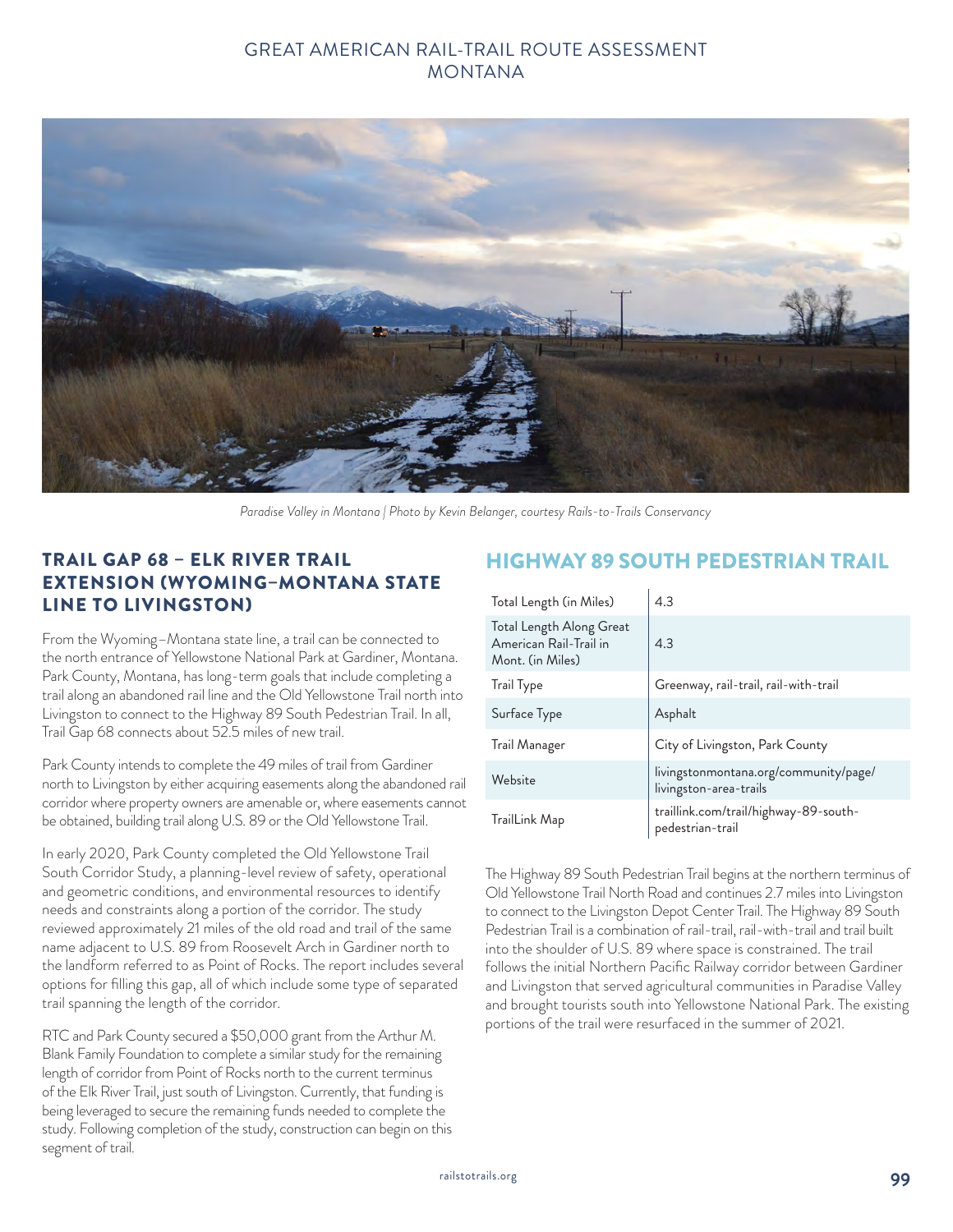

*Ribbon cutting of the Bozeman to Bridger Mountains Trail in October 2019 | Photo courtesy Gallatin Valley Land Trust*

## LIVINGSTON DEPOT CENTER TRAIL

| Total Length (in Miles)                                                | 3.0                                               |
|------------------------------------------------------------------------|---------------------------------------------------|
| Total Length Along Great<br>American Rail-Trail in<br>Mont. (in Miles) | 1.5                                               |
| <b>Trail Type</b>                                                      | Rail-trail, rail-with-trail                       |
| Surface Type                                                           | Asphalt, concrete                                 |
| Trail Manager                                                          | City of Livingston                                |
| Website                                                                | livingstondepot.org                               |
| TrailLink Map                                                          | traillink.com/trail/livingston-depot-center-trail |

The Livingston Depot Center Trail will host a 1.5-mile section of the Great American Rail-Trail from the connection of the Highway 89 South Pedestrian Trail to Highway 10 West/I-90 in Livingston. The trail continues east toward Livingston Depot Center, a former train station that now houses a railroad museum open in the summer.

## TRAIL GAP 69 – LIVINGSTON TO BOZEMAN

Heading 26.1 miles west from Livingston, a trail could be constructed toward the city of Bozeman following an active rail corridor or various low-volume rural roads. The valley that contains the active rail line and I-90 is narrow in many spots and likely requires a detour to enter Bozeman. An option to head north toward the small community of Wilsall along an abandoned rail corridor and then southwest toward Bozeman is also being discussed.

# BOZEMAN TO BRIDGER MOUNTAINS TRAIL/PATH TO THE "M" AND DRINKING **HORSE**

| Total Length (in Miles)                                                | 2.3                                                                            |
|------------------------------------------------------------------------|--------------------------------------------------------------------------------|
| Total Length Along Great<br>American Rail-Trail in<br>Mont. (in Miles) | 2.3                                                                            |
| <b>Trail Type</b>                                                      | Greenway                                                                       |
| Surface Type                                                           | Asphalt, concrete                                                              |
| Trail Manager                                                          | City of Bozeman, Gallatin Valley Land Trust                                    |
| Website                                                                | highways.dot.gov/federal-lands/projects/mt/<br>bozeman-bridger-mountains-trail |
| TrailLink Map                                                          | traillink.com/trail/bozeman-to-bridger-<br>mountains-trail                     |

The Bozeman to Bridger Mountains Trail (also known as the Path to the "M" and Drinking Horse) was completed in the fall of 2019, making an important connection for pedestrians and cyclists between the city of Bozeman and the Bridger Mountains. In the east, the trail begins near the College M Trailhead and Picnic Area off of state Route 86/Bridger Canyon Road. Just 0.3 mile southwest of the picnic area is the Drinking Horse Mountain Trailhead. The "M" Trail and Drinking Horse Mountain Trail are two of the easier and more popular out-andback hiking trails in the Bridger Mountain foothills.

The 2.3-mile Bozeman to Bridger Mountains Trail parallels state Route 86/Bridger Canyon Road heading west in the mountains. It crosses Bridger Creek via a newly constructed bridge before switching to the south side of state Route 86/Bridger Canyon Road. The trail ends at Story Mill Community Park, a new recreation amenity in Bozeman offering 60 acres of restored wetlands, playgrounds, sports fields and hiking trails.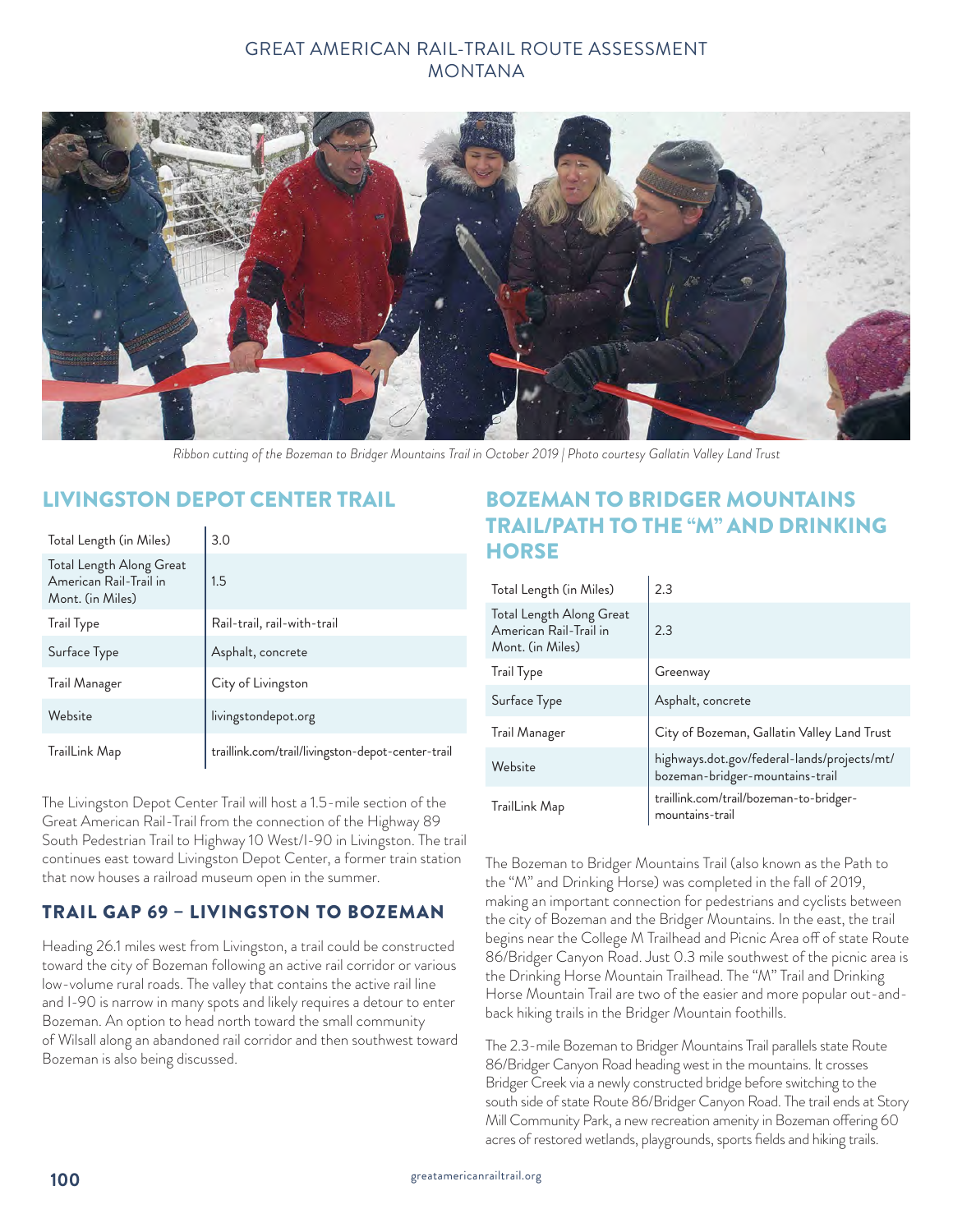# STORY MILL SPUR

| Total Length (in Miles)                                                | 1.7                                 |
|------------------------------------------------------------------------|-------------------------------------|
| Total Length Along Great<br>American Rail-Trail in<br>Mont. (in Miles) | 1.0                                 |
| Trail Type                                                             | Rail-trail                          |
| Surface Type                                                           | Dirt, gravel                        |
| Trail Manager                                                          | City of Bozeman                     |
| Website                                                                | gvlt.org/trails                     |
| TrailLink Map                                                          | traillink.com/trail/story-mill-spur |

The preferred route of the Great American Rail-Trail enters Bozeman on state Route 86/Bridger Drive, which intersects the Story Mill Spur trail on Story Mill Road. The Story Mill Spur is named for Nelson Story, who, in the 1880s, built a flour mill near the East Gallatin River. As mayor of Bozeman, Story was instrumental in convincing the first railroad through Montana to route through Bozeman. The short rail line was the Gallatin Valley's largest and most used industrial rail spur until the flour mill's decline in the 1960s. The trail is 1.7 miles long and begins to the north at the decaying Story Mill flour mill.

The Story Mill Spur will host about 1 mile of the Great American Rail-Trail, starting at the intersection of state Route 86/Bridger Drive and Story Mill Road and heading south to a historical depot at Front and East Tamarack streets. The Story Mill Spur passes over the East Gallatin River and through a tunnel beneath I-90.

# FRONT STREET CONNECTOR (FORMERLY TRAIL GAP 70)

| Total Length (in Miles)                                                | 0.3                                                      |
|------------------------------------------------------------------------|----------------------------------------------------------|
| Total Length Along Great<br>American Rail-Trail in<br>Mont. (in Miles) | 0.3                                                      |
| <b>Trail Type</b>                                                      | Rail-with-trail                                          |
| Surface Type                                                           | Asphalt                                                  |
| Trail Manager                                                          | City of Bozeman                                          |
| Website                                                                | gvlt.org/trails                                          |
| TrailLink Map                                                          | traillink.com/trail/front-street-connector-<br>(bozeman) |

In late 2021, the Gallatin Valley Land Trust and the city of Bozeman completed a 0.3-mile connection along Front Street between L Street and state Route 86/North Rouse Avenue. The Front Street Connector briefly runs between an active railroad line and a lumber yard and forms an important connection between the Story Mill Spur and the Oak Street Trail.

# OAK STREET TRAIL

| Total Length (in Miles)                                                | 1.5                                   |
|------------------------------------------------------------------------|---------------------------------------|
| Total Length Along Great<br>American Rail-Trail in<br>Mont. (in Miles) | 1.5                                   |
| Trail Type                                                             | Greenway                              |
| Surface Type                                                           | Concrete                              |
| Trail Manager                                                          | City of Bozeman                       |
| Website                                                                | gvlt.org/trails                       |
| TrailLink Map                                                          | traillink.com/trail/oak-street-trail- |

In Bozeman, the Oak Street Trail follows Oak Street 1.5 miles west from state Route 86/North Rouse Avenue to North 19th Avenue. The trail begins on the south side of Oak Street at state Route 86/North Rouse Avenue and crosses to the north side of the street at North 7th Avenue.

# NORTH 19th AVENUE TRAIL

| Total Length (in Miles)                                                | 1.3                                          |
|------------------------------------------------------------------------|----------------------------------------------|
| Total Length Along Great<br>American Rail-Trail in<br>Mont. (in Miles) | 1.3                                          |
| <b>Trail Type</b>                                                      | Greenway                                     |
| Surface Type                                                           | Concrete                                     |
| Trail Manager                                                          | City of Bozeman                              |
| Website                                                                | gvlt.org/trails                              |
| TrailLink Map                                                          | traillink.com/trail/north-19th-avenue-trail- |

The North 19th Avenue Trail connects to the Oak Street Trail at West Oak Street and continues north along North 19th Avenue for 1.3 miles. There is a small, 250-foot gap in the trail along North 19th Avenue between Baxter Lane and Rawhide Ridge Road. The trail switches from the east to the west side of North 19th Avenue at Cattail Street.

# VALLEY CENTER TRAIL

| Total Length (in Miles)                                                | 4.8                                      |
|------------------------------------------------------------------------|------------------------------------------|
| Total Length Along Great<br>American Rail-Trail in<br>Mont. (in Miles) | 4.8                                      |
| Trail Type                                                             | Greenway                                 |
| Surface Type                                                           | Concrete                                 |
| Trail Manager                                                          | City of Bozeman                          |
| Website                                                                | gvlt.org/trails                          |
| TrailLink Map                                                          | traillink.com/trail/valley-center-trail- |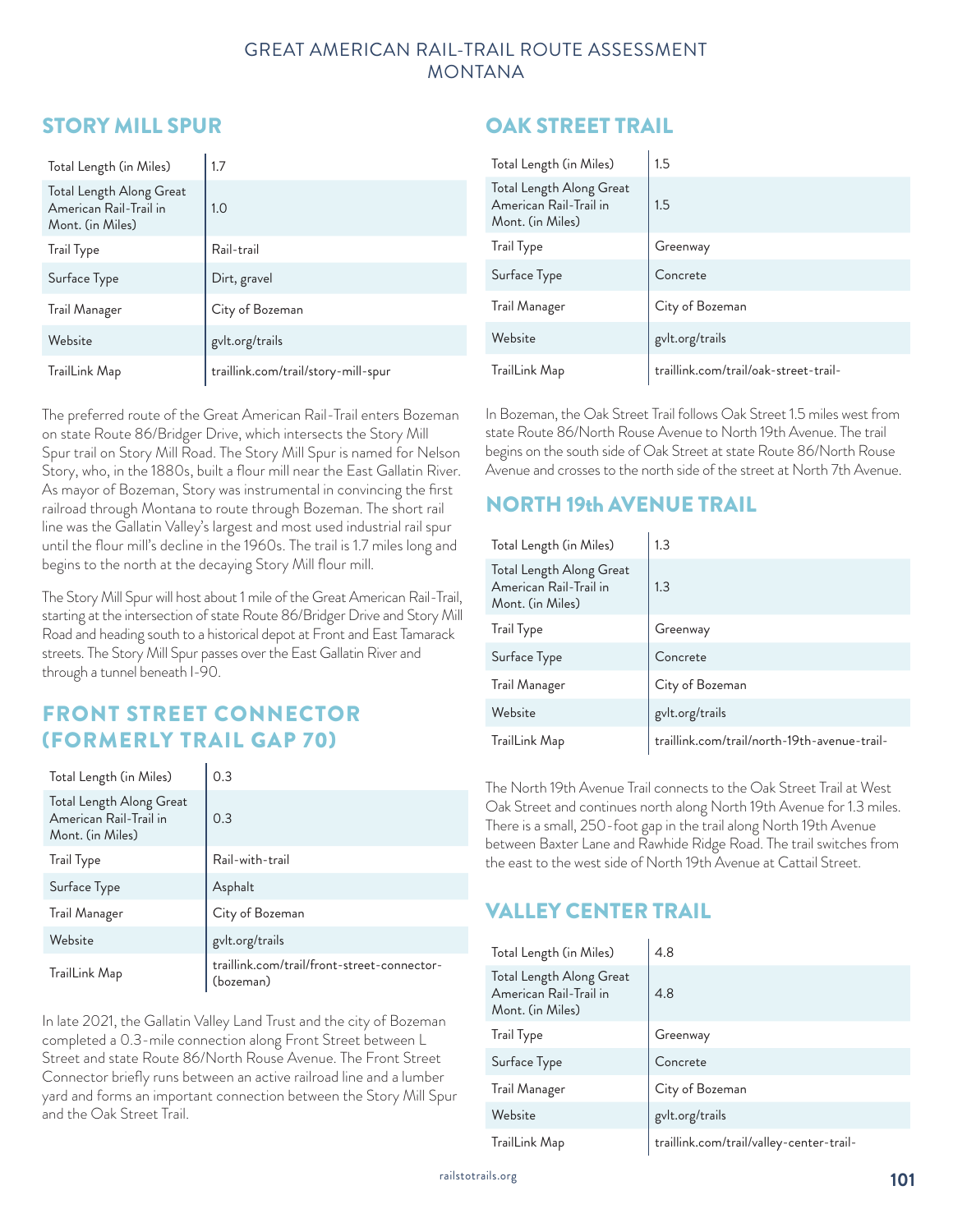The North 19th Avenue Trail ends at East Valley Center Road, where a trail begins about 500 feet to the northwest along the northeast side of the road. The Valley Center Trail is open in two segments that are separated by Trail Gap 71, described below:

**Segment 1** – About 0.3 mile in length from North 19th Avenue to just north of Catamount Street.

**Segment 2** - About 4.5 miles in length, from East Valley Center Spur to state Route 85/Jackrabbit Lane in Bozeman.

#### TRAIL GAP 71 – VALLEY CENTER TRAIL EXTENSION (BOZEMAN)

There is a roughly 1.4-mile gap in the Valley Center Trail along East Valley Center Road in Bozeman between Catamount Street and East Valley Center Spur. The city of Bozeman intends to complete this trail gap in pieces as the area continues to develop. Trail users can use East Valley Center Road itself as an interim on-road connector to help bridge this gap in the meantime.

# JACKRABBIT LANE SHARED-USE PATH

| Total Length (in Miles)                                                | 5.7                                                      |
|------------------------------------------------------------------------|----------------------------------------------------------|
| Total Length Along Great<br>American Rail-Trail in<br>Mont. (in Miles) | 2.0                                                      |
| Trail Type                                                             | Greenway                                                 |
| Surface Type                                                           | Asphalt, concrete                                        |
| Trail Manager                                                          | City of Belgrade                                         |
| Website                                                                | ci.belgrade.mt.us/parks                                  |
| TrailLink Map                                                          | traillink.com/trail/jackrabbit-lane-shared-<br>use-path- |

There is a 5.7-mile-long section of trail along state Route 85/Jackrabbit Lane connecting Four Corners north to the area just south of Belgrade. The Jackrabbit Lane Shared-Use Path will host the Great American Rail-Trail for 2 miles, heading north onto state Route 85/Jackrabbit Lane from East Valley Center Road. The trail was completed from the community of Cowan north to Frank Road in the summer of 2018. A future extension could take the trail all the way into Belgrade.

## TRAIL GAP 72a – BELGRADE TO MANHATTAN

From Belgrade, loose plans exist to follow Dry Creek Road/West Dry Creek Road about 9 miles through town to connect to the Manhattan to the Gallatin River Trail. Further exploration is needed to confirm if that is a viable trail route to fill Trail Gap 72a.

# MANHATTAN TO THE GALLATIN RIVER TRAIL

| Total Length (in Miles)                                                | 1.8                                                            |
|------------------------------------------------------------------------|----------------------------------------------------------------|
| Total Length Along Great<br>American Rail-Trail in<br>Mont. (in Miles) | 1.8                                                            |
| Trail Type                                                             | Greenway                                                       |
| Surface Type                                                           | Asphalt                                                        |
| Trail Manager                                                          | Town of Manhattan                                              |
| Website                                                                | townofmanhattan.com                                            |
| TrailLink Map                                                          | traillink.com/trail/manhattan-to-the-<br>gallatin-river-trail- |

A straight shot along West Dry Creek Road, the Manhattan to the Gallatin River Trail provides separated access from the center of Manhattan east to the recreation opportunities along the Gallatin River.

## TRAIL GAP 72b – MANHATTAN TO THREE FORKS

A group in Manhattan has identified a 15.5-mile corridor utilizing the former railroad corridor and other linear features to connect Manhattan to the Headwaters Trail System in Three Forks. The Manhattan Planning Board approved the concept, the town council endorsed it, and the Gallatin County Commission was briefed in early 2021. The project is making progress toward construction, which may be a few years away.



*Headwaters Trail System in Montana | Photo by Scott Stark*

# HEADWATERS TRAIL SYSTEM

| Total Length (in Miles)                                                | 11.8                                                         |
|------------------------------------------------------------------------|--------------------------------------------------------------|
| Total Length Along Great<br>American Rail-Trail in<br>Mont. (in Miles) | 5.7                                                          |
| Trail Type                                                             | Greenway, rail-trail                                         |
| Surface Type                                                           | Asphalt                                                      |
| Trail Manager                                                          | City of Three Forks                                          |
| Website                                                                | threeforksmontana.com/business/<br>headwaters-trail-system-2 |
| TrailLink Map                                                          | traillink.com/trail/headwaters-trail-system                  |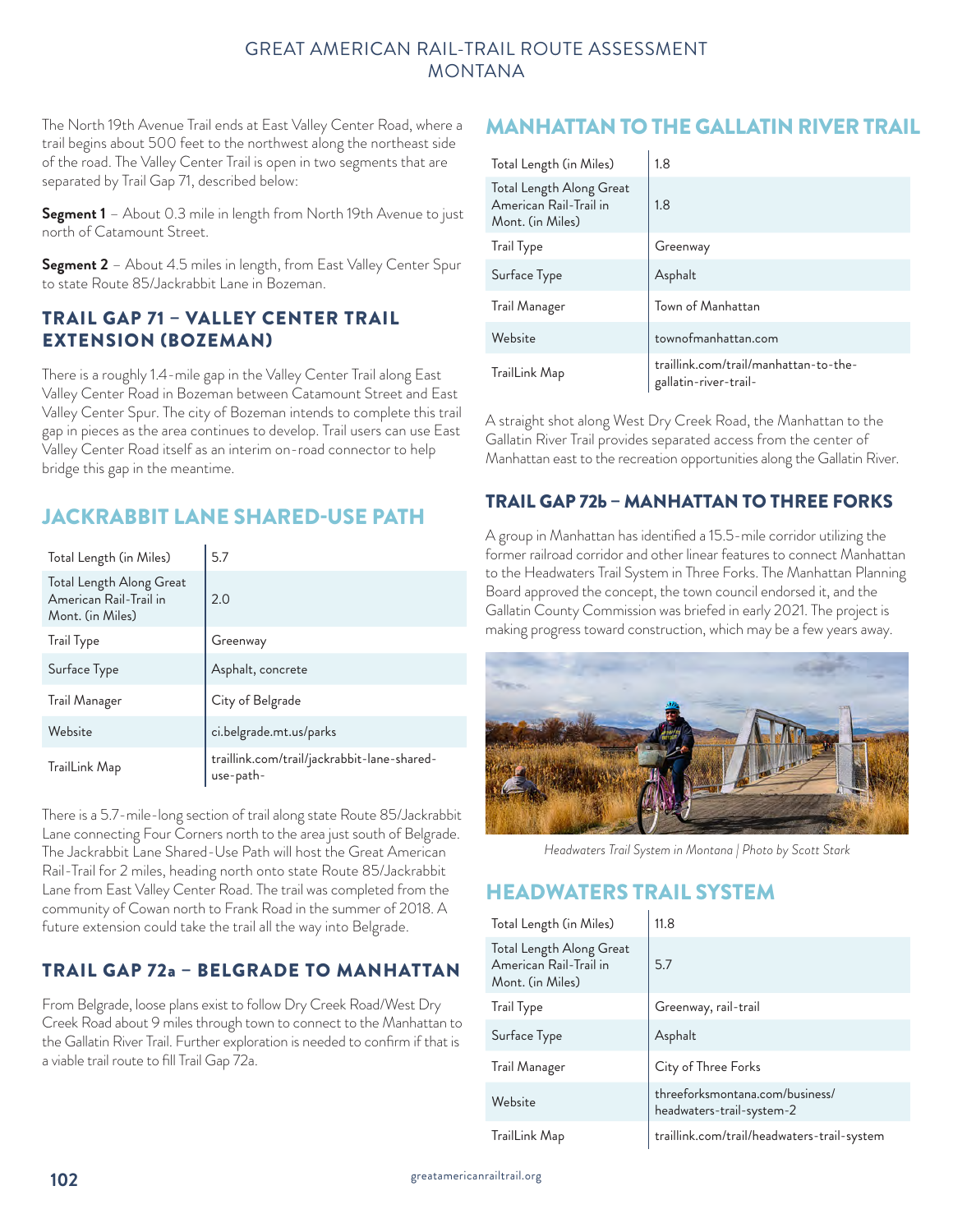The Headwaters Trail System is a paved network of trails, portions of which run along the former Milwaukee Road corridor and through the city of Three Forks to Missouri Headwaters State Park, where the Missouri River originates at the confluence of the Jefferson, Madison and Gallatin rivers.

The portion of the Headwaters Trail System that will host the Great American Rail-Trail runs between Madison Road and Drouillard Fishing Access on state Route 2 (which also serves as the westernmost endpoint of the nearly 12-mile Headwaters Trail System).

#### TRAIL GAP 73a – HEADWATERS TRAIL SYSTEM EXTENSION COMPLETED

The city of Three Forks completed a small gap in the Headwaters Trail System in 2021.

## TRAIL GAP 73b – THREE FORKS TO THOMPSON PARK

The former Milwaukee Road corridor connects Three Forks to the existing Milwaukee Road Rail-Trail in Thompson Park in the city of Butte. However, the rail corridor is now primarily in private ownership. For long stretches, the former Milwaukee Road rail corridor follows state and county highways as well as the path of an active Montana Rail Link line. The rail corridor remains visible in aerial photography for the majority of its route.

While a feasible, off-road multiuse trail option connecting Three Forks 46 miles west to Thompson Park continues to be explored, an interim on-road connector can be made using various low-volume county roads in Gallatin, Madison, Jefferson and Silver Bow counties.

# MILWAUKEE ROAD RAIL-TRAIL (THOMPSON PARK)

| Total Length (in Miles)                                                | 4.1                                                                                                     |
|------------------------------------------------------------------------|---------------------------------------------------------------------------------------------------------|
| Total Length Along Great<br>American Rail-Trail in<br>Mont. (in Miles) | 4.1                                                                                                     |
| <b>Trail Type</b>                                                      | Rail-trail                                                                                              |
| Surface Type                                                           | Grass, gravel, sand                                                                                     |
| Trail Manager                                                          | Beaverhead-Deerlodge National Forest -<br>Butte Ranger District, Butte-Silver Bow<br>Parks & Recreation |
| Website                                                                | · co.silverbow.mt.us/453/thompson-park<br>· fs.usda.gov/recarea/bdnf/recarea/?re-<br>cid=81782          |
| TrailLink Map                                                          | traillink.com/trail/milwaukee-road-rail-trail-<br>(thompson-park)                                       |

Just a few miles south of Butte, the Milwaukee Road Rail-Trail through Thompson Park offers a 4.1-mile journey through two tunnels and across a trestle of the former Chicago, Milwaukee, St. Paul and Pacific Railroad, also known as the Milwaukee Road. One of the tunnels is 550 feet long, while the other is 1,110 feet. The trestle is 600 feet long and rises 130 feet above the valley floor.

This section of railroad was one of the first in the country to be electrified—Thomas Edison even came out to Butte to ride the Milwaukee Road. The trail currently ends just 100 yards from the 2,300-foot-long Pipestone Pass tunnel, which is closed to the public, but trail users can walk up to its entrance. The trail runs through Thompson Park, a Congressionally Designated Area managed by the City and County of Butte-Silver Bow. In addition to enjoying the other trails that connect through Thompson Park, trail users can also connect to the Continental Divide National Scenic Trail, a rugged trail connecting Canada to Mexico along the Western Continental Divide.

## TRAIL GAP 74 – THOMPSON PARK TO BUTTE

The Milwaukee Road Rail-Trail turns into Janney Road at the northern end of Thompson Park, and the abandoned Milwaukee Road corridor continues west toward Basin Creek. Just north of Basin Creek, the rail corridor becomes active again through the city of Butte. The Silver Bow Creek Greenway Service District reports that BNSF Railway maintains service on this corridor twice a week to access an industrial park around the Parkmont area off Basin Creek Road. Local efforts have been strong to keep this line active, with a tax increment financing project surrounding the rail line. Efforts to utilize the abandoned and active rail corridors for trail development should be explored in more detail.

A more viable option may be to find an on-road connection where an adjacent shared-use path could be completed to connect to the existing trail system in Butte. The Ulrich-Schotte Nature Trail (also known as the Blacktail Creek Trail) begins at Father Sheehan Park in the Floral Park neighborhood and extends west toward downtown Butte near the Civic Center Ball Field.

The Silver Bow Creek Greenway Service District and other local groups are also interested in connecting the Silver Bow Creek Greenway (described below) to the Blacktail Creek Trail through Butte, and there may be opportunity for a trail along Blacktail Creek in the future as well. An on-road route could connect the Ulrich-Schotte Nature Trail to the BA&P Hill Trail on the north side of town, just west of the Berkeley Pit, which connects directly into the Silver Bow Creek Greenway in the Butte suburb of Rocker. Further research should be completed into the viability of connecting these existing trails through Butte. An official route connecting the 10.9 miles between Thompson Park and Butte will not be identified until further research is completed.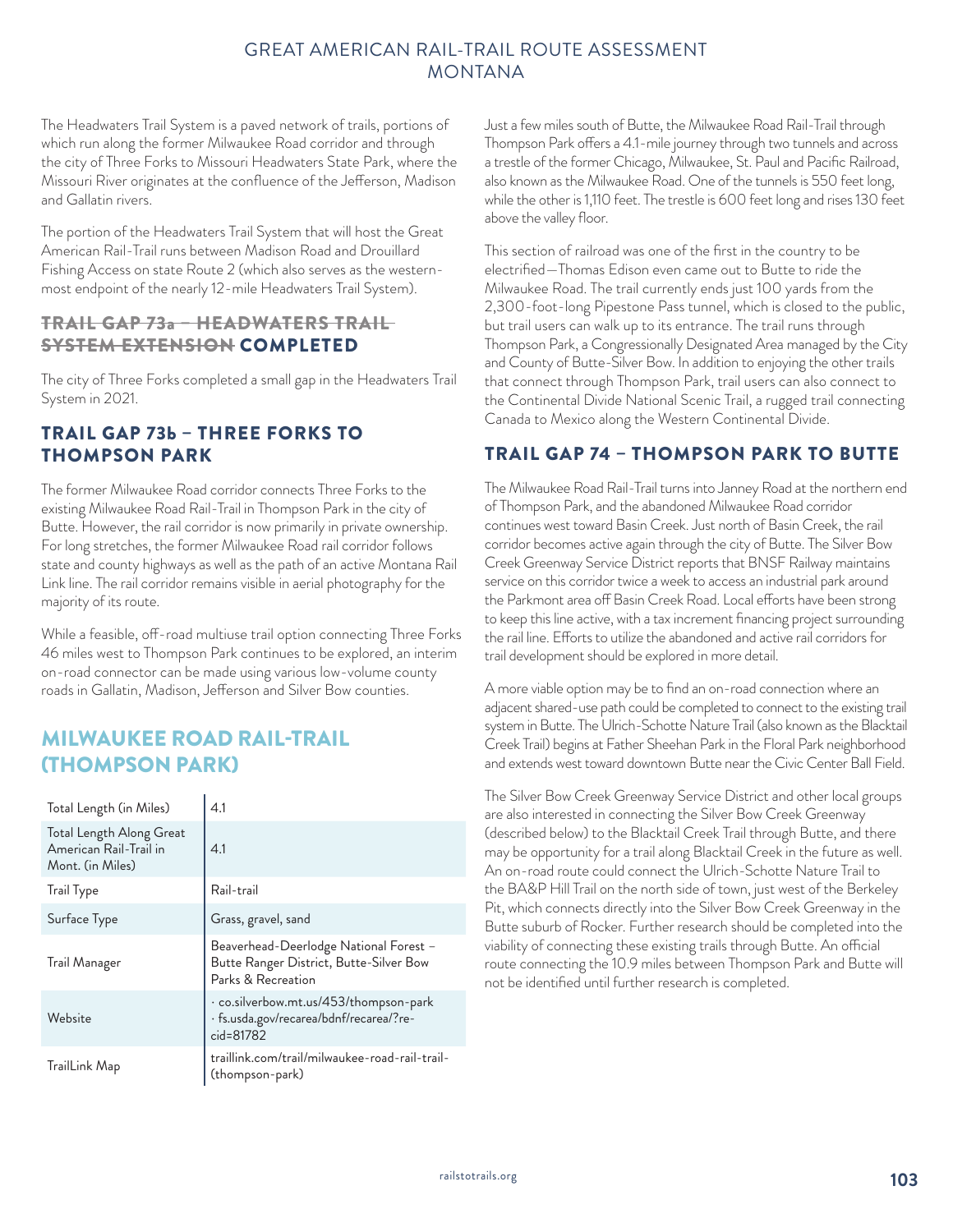# SILVER BOW CREEK GREENWAY

| Total Length (in Miles)                                             | 7.2                                                         |
|---------------------------------------------------------------------|-------------------------------------------------------------|
| Total Length Along Great American<br>Rail-Trail in Mont. (in Miles) | 7.2                                                         |
| Trail Type                                                          | Rail-trail                                                  |
| Surface Type                                                        | Asphalt                                                     |
| Trail Manager                                                       | Silver Bow Creek Greenway Service<br>District               |
| Website                                                             | co.silverbow.mt.us/433/silver-bow-<br>creek-greenway-trails |
| TrailLink Map                                                       | traillink.com/trail/silver-<br>bow-creek-greenway           |

The Silver Bow Creek Greenway runs 7.2 miles through Silver Bow and Deer Lodge counties. It is currently built in two separate segments:

**Segment 1** – 5.7 miles between Santa Claus Road outside of Butte to Frontage Road in Ramsay, a settlement west of Butte.

**Segment 2** – 1.5 miles from Fairmont Road in Gregson to Crackerville Road in Crackerville.

Silver Bow Creek was heavily contaminated after decades of mining and smelting in the area. The state settled with Atlantic Richfield Company for statewide Natural Resource Damage grant funds of \$23 million, which have paid for restoration work along the creek as well as trail construction, access features and easements. Construction on the trail began in 2005 and continues today. The Greenway Service District, which oversees the trail, is a multijurisdictional service district with representatives from both Silver Bow and Deer Lodge counties.

## TRAIL GAP 75 – SILVER BOW CREEK GREENWAY EXTENSION (RAMSAY TO GREGSON)

The City and County of Butte-Silver Bow plans to complete this 8.8 mile gap in the Silver Bow Creek Greenway gradually over time. The first section of this extension heading west from Ramsay will continue to follow Silver Bow Creek until it reaches Durant Canyon. There, the trail will veer away from the creek and follow the former Chicago, Milwaukee, St. Paul and Pacific Railroad (Milwaukee Road) corridor along a bench in the canyon for the remaining miles to Segment 2 of the existing trail starting at Fairmont Road.

The entirety of the Silver Bow Creek corridor is a Superfund site. The Montana Department of Environmental Quality is currently completing remediation work within Durant Canyon. Once the remediation is complete (anticipated in 2022), trail building can commence to close this gap. Funding is in place to complete this segment of the Silver Bow Creek Greenway, and negotiations with property owners are ongoing.

Two sections of Trail Gap 75 are on track to be completed in 2022. First,

a 4-mile section is anticipated for completion between Miles Crossing Road in Ramsay and German Gulch Bridge. Second, a 1.2-mile extension of the Silver Bow Creek Greenway is slated to open in October 2022 with an accompanying trailhead, connecting south from Fairmont Road (the current eastern terminus of the greenway's Segment 2) toward Ramsay (the current western terminus of the greenway's Segment 1).

## TRAIL GAP 76a – CRACKERVILLE TO DEER LODGE

In 2022, an additional 2 miles of trail will be constructed heading north from the existing end of the Silver Bow Creek Greenway in Crackerville toward the community of Opportunity at the Montana Highway 1/Pintler Veterans Memorial Scenic Highway rest area. From Opportunity, a trail could connect north roughly 19.1 miles toward the Arrow Stone Park Trail in Deer Lodge using various alignments along the I-90 corridor.

# ARROW STONE PARK TRAIL

| Total Length (in Miles)                                             | 0.9                                                 |
|---------------------------------------------------------------------|-----------------------------------------------------|
| Total Length Along Great American<br>Rail-Trail in Mont. (in Miles) | 0.9                                                 |
| Trail Type                                                          | Greenway                                            |
| Surface Type                                                        | Asphalt                                             |
| Trail Manager                                                       | Powell County                                       |
| Website                                                             | powellcountymt.gov/boards/<br>arrowstone-park-board |
| TrailLink Map                                                       | traillink.com/trail/arrow-stone-<br>park-trail-     |

Arrow Stone Park Trail travels north/south through Deer Lodge, following Cottonwood Creek and paralleling Main Street for about 1 mile.

## TRAIL GAP 76b – DEER LODGE

Powell County intends to develop a roughly 5-mile extension of the Old Yellowstone Trail, beginning at Washington Street and West Milwaukee Avenue in Deer Lodge and heading north through and adjacent to the Grant-Kohrs Ranch National Historic Site, a working ranch run by the National Park Service. Powell County was awarded a State Recreational Trails Program grant for \$75,000 in 2021 to support this Phase 2 of trail construction, which will be completed in 2022.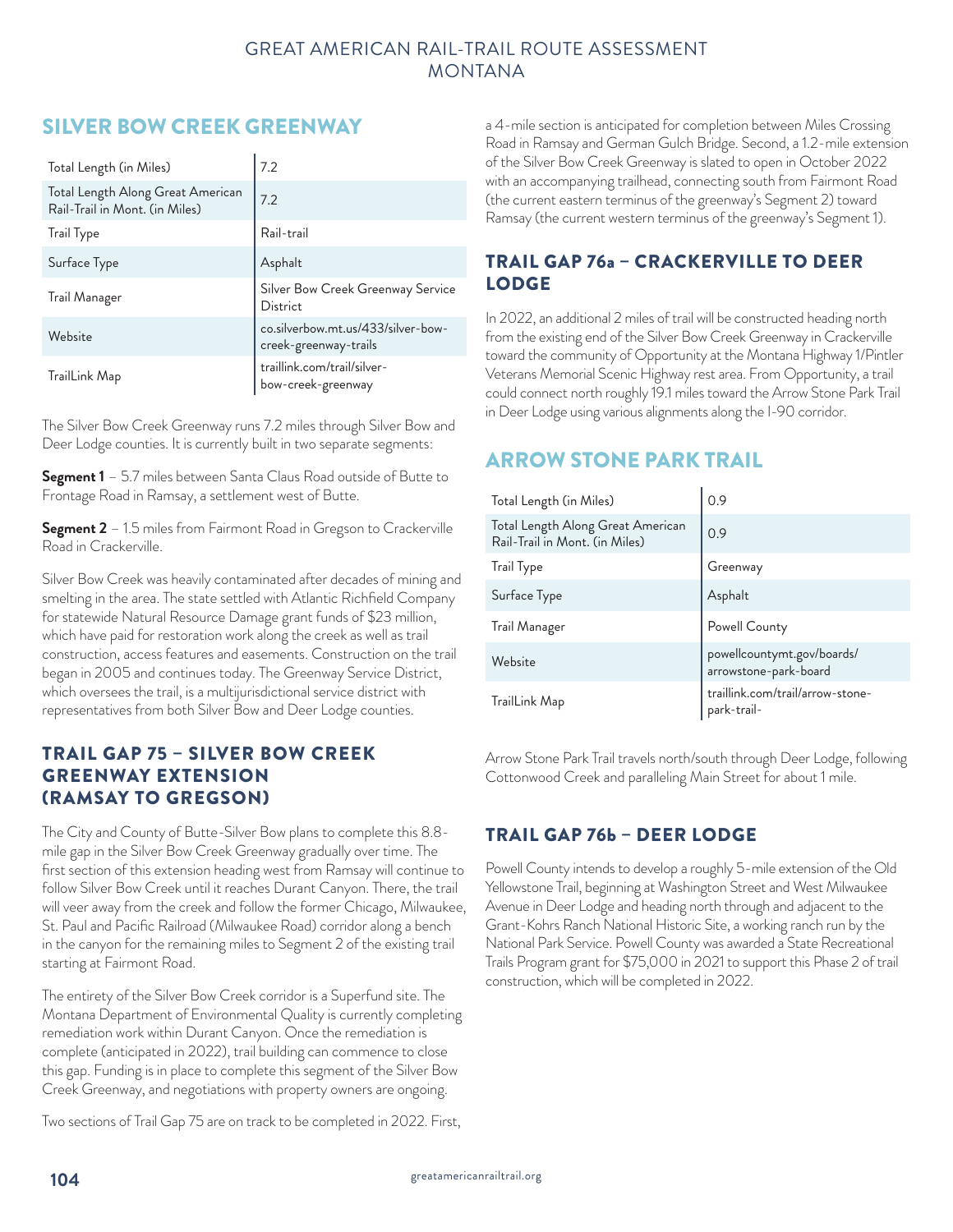# OLD YELLOWSTONE TRAIL

| Total Length (in Miles)                                             | 7.5                                       |
|---------------------------------------------------------------------|-------------------------------------------|
| Total Length Along Great American<br>Rail-Trail in Mont. (in Miles) | $\mathsf{I}_{7.5}$                        |
| Trail Type                                                          | ${\sf Rain-trail}$                        |
| Surface Type                                                        | Crushed stone, dirt                       |
| Trail Manager                                                       | Powell County                             |
| TrailLink Map                                                       | traillink.com/trail/old-yellowstone-trail |

The Old Yellowstone Trail follows the right-of-way of the Milwaukee Road. Powell County purchased this section of corridor in 2017 using funds from Montana's Natural Resource Damage Program to build a trail from Deer Lodge north to Garrison. In 2020, the first 7.5 miles of trail heading south from Garrison were completed. Phase 2 of construction will close the gap to Deer Lodge (Trail Gap 72b) through the Grant-Kohrs Ranch National Historic Site, expected in 2022.

## TRAIL GAP 76c – GARRISON TO PILTZVILLE

There are no immediate plans to head west from the northern end of the Old Yellowstone Trail at Garrison, which is just over 60 miles from Piltzville. From the small community of Clinton, a trail could travel west from the northeastern side of the Clark Fork River to the eastern terminus of the Piltzville Trail.

# PILTZVILLE TRAIL

| Total Length (in Miles)                                             | 3.3                                   |
|---------------------------------------------------------------------|---------------------------------------|
| Total Length Along Great American<br>Rail-Trail in Mont. (in Miles) | 3.3                                   |
| Trail Type                                                          | Greenway                              |
| Surface Type                                                        | Asphalt                               |
| Trail Manager                                                       | Missoula County                       |
| TrailLink Map                                                       | traillink.com/trail/piltzville-trail- |

The 3.3-mile Piltzville Trail connects Piltzville to Bonner-West Riverside at Milltown State Park. The trail parallels Old Highway 10 east and provides a separated trail connection for travel east of the city of Missoula.

# BONNER STREETCAR TRAIL

| Total Length (in Miles)                                             | 1.8                                        | Trail             |
|---------------------------------------------------------------------|--------------------------------------------|-------------------|
| Total Length Along Great American<br>Rail-Trail in Mont. (in Miles) | 1.8                                        | Web               |
| Trail Type                                                          | Rail-trail                                 | Traill            |
| Surface Type                                                        | Asphalt                                    |                   |
| Trail Manager                                                       | Missoula County                            |                   |
| TrailLink Map                                                       | traillink.com/trail/bonner-streetcar-trail | railstotrails.org |
|                                                                     |                                            |                   |

The Bonner Streetcar Trail follows a former electric streetcar line of the Missoula Street Railway Company, which ran between Milltown and Missoula from 1910–1932. The Bonner Streetcar Trail begins just south of the Blackfoot River, loosely paralleling state Route 200 from Laguna Street to Tamarack Road.

## TRAIL GAP 77 – MILLTOWN TO MISSOULA

Missoula County has completed significant engineering designs for a 2-mile trail alignment that would close Trail Gap 77 following state Route 200 around the bend in the Clark Fork River to County Road 533/Deer Creek Road. Plans for highway redevelopment show that the trail will need to be on the mountain side of the highway. This project is expected to be ready for funding in one to two years.

# CANYON RIVER TRAIL

| Total Length (in Miles)                                             | 1.9                                     |
|---------------------------------------------------------------------|-----------------------------------------|
| Total Length Along Great American<br>Rail-Trail in Mont. (in Miles) | 0.8                                     |
| Trail Type                                                          | Greenway                                |
| Surface Type                                                        | Asphalt, crushed stone                  |
| Trail Manager                                                       | Canyon River Golf Club                  |
| TrailLink Map                                                       | traillink.com/trail/canyon-river-trail- |

The Canyon River Trail travels roughly along the banks of the Clark Fork River through the Canyon River Golf Club. The trail is open to the public. There are safe crossings beneath I-90 on both ends and beneath an active Montana Rail Link line on the western end. Missoula spent \$355,000 in 2016 to complete a 1,300-foot connection between the Canyon River Trail and the eastern terminus of the Milwaukee Trail (described below) beneath I-90. The project was completed in 2018 and provides a seamless transition between the two trails. The Great American Rail-Trail will utilize 0.8 mile of the Canyon River Trail.

# MILWAUKEE TRAIL

| Total Length (in Miles)                                                | 5.9                                 |
|------------------------------------------------------------------------|-------------------------------------|
| Total Length Along Great<br>American Rail-Trail in<br>Mont. (in Miles) | 5.9                                 |
| Trail Type                                                             | Rail-trail                          |
| Surface Type                                                           | Asphalt, crushed stone              |
| Trail Manager                                                          | City of Missoula                    |
| Website                                                                | ci.missoula.mt.us/207/maps          |
| TrailLink Map                                                          | traillink.com/trail/milwaukee-trail |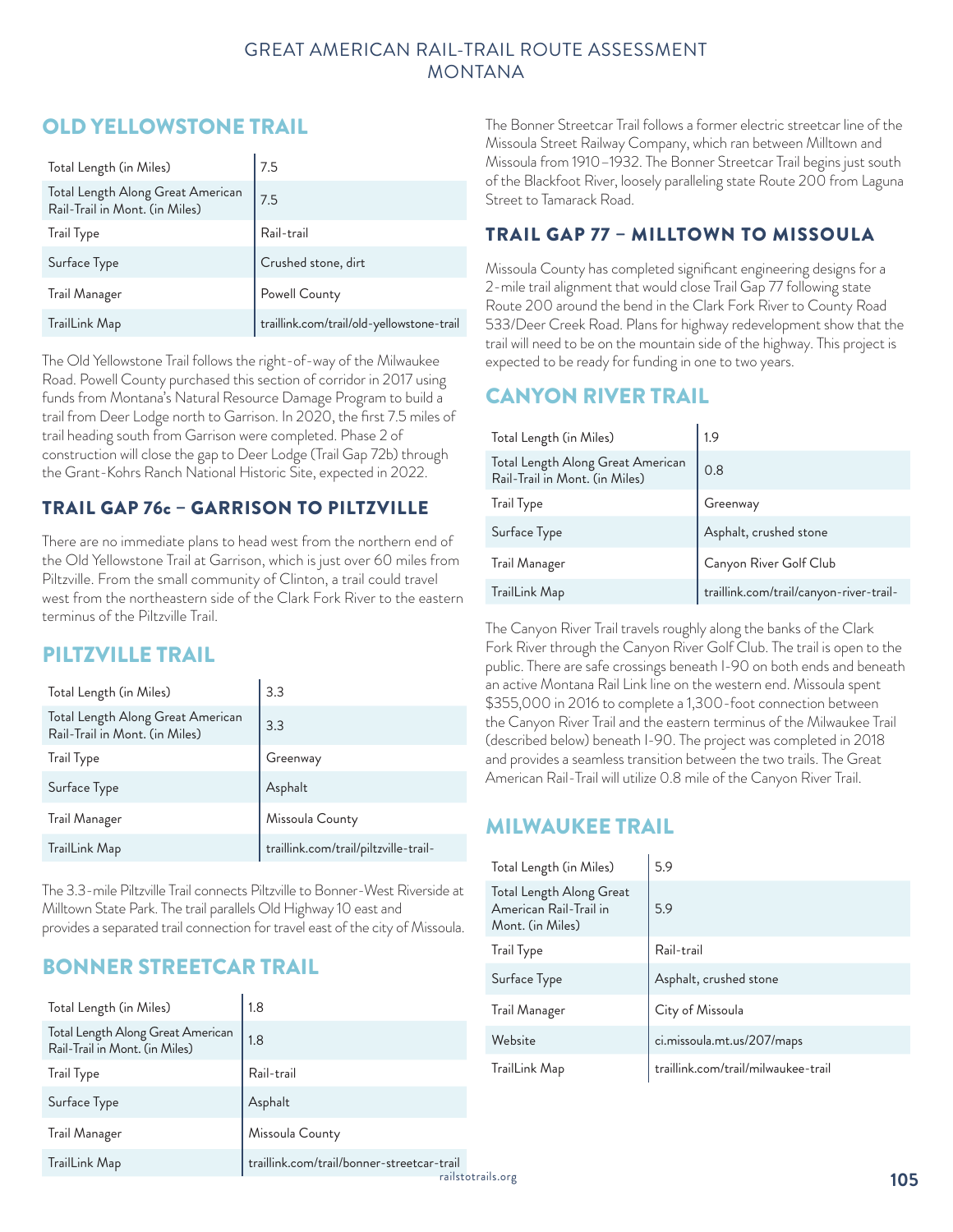The Milwaukee Trail travels approximately 5.9 miles through Missoula along the former Milwaukee Road rail corridor. The Milwaukee Trail is the combined name of the Milwaukee Trail and the former Kim Williams Nature Trail. The trail travels from just south of the Canyon River Golf Club, following the banks of the Clark Fork River and passing the University of Montana campus, downtown Missoula and several public parks. Near downtown Missoula, the Milwaukee Trail intersects the Bitterroot Trail, which offers trail users an approximately 50-mile continuous paved path south through the Bitterroot Valley to the city of Hamilton. The Milwaukee Trail continues westward through Missoula, mostly along the historical Milwaukee Road route.

The Milwaukee Trail receives a high volume of year-round use, with an average of 1,800–3,000 trips per day. The trail is well-maintained by Missoula's greenways and horticulture unit. Because of the popularity of the trail, the city intends to widen the trail to a 14-foot standard in the urban core. As the trail ages, Missoula will be focusing on pavement preservation. Missoula is currently constructing a separate grade crossing at a portion of North Russell Street. The reconstruction project will elevate North Russell Street and allow the trail to cross underneath, providing a safer, grade-separated crossing.

## TRAIL GAP 78 – MISSOULA

Missoula County's Long-Range Transportation Plan (2016) lists extending the Milwaukee Trail westward as a priority. From the western end of the Milwaukee Trail at North Grove Street, the trail is intended to continue 1.8 miles along the former Milwaukee Road corridor west toward Mullan Road. The trail will cross over the Clark Fork River and continue west to Mullan and Schmidt roads. From here, the Milwaukee Trail may continue to follow the former rail corridor or head north to connect to the existing Mullan Road Trail. The city of Missoula and Missoula County continue to work together to acquire property and finalize plans to make this connection possible. Plans exist for a series of bridges that will span the Clark Fork River, which await funding in the next several years.

# MULLAN ROAD TRAIL

| Total Length (in Miles)                                                | 2.7                                                      |
|------------------------------------------------------------------------|----------------------------------------------------------|
| Total Length Along Great<br>American Rail-Trail in<br>Mont. (in Miles) | 2.2                                                      |
| <b>Trail Type</b>                                                      | Greenway                                                 |
| Surface Type                                                           | Asphalt                                                  |
| Trail Manager                                                          | Missoula County Parks, Trails, and<br>Open Lands Program |
| Website                                                                | gis.missoulacounty.us/caps/parksandtrails                |
| TrailLink Map                                                          | traillink.com/trail/mullan-road-trail                    |

A 2.7-mile-long trail was constructed on the north side of Mullan Road in 2010. The trail heads west from Flynn to Cote lanes and provides for safe, separated walking and biking along a busy two-lane county road. The project cost approximately \$600,000 to complete, the majority of which was provided through the American Recovery and Reinvestment Act. The Mullan Road Trail will host the Great American Rail-Trail for approximately 2.2 miles, traveling westward toward Frenchtown.

## TRAIL GAP 79 – MISSOULA TO FRENCHTOWN

The preferred option to continue the trail 11.5 miles westward from the Mullan Road Trail to Frenchtown is to link up with the Milwaukee Road corridor. That may not be possible in several places, so completing a trail in the existing right-of-way of Mullan Road may be the necessary compromise until the trail would reach the A.J. Hoyt Memorial Trail in Frenchtown. The Missoula Airport owns a 3-mile stretch of the former Milwaukee Road corridor, and has been in talks with the city of Missoula to transfer that into public ownership. This land transfer could help to complete Trail Gap 79.

# A.J. HOYT MEMORIAL TRAIL

| Total Length (in Miles)                                                | 5.3                                                      |
|------------------------------------------------------------------------|----------------------------------------------------------|
| Total Length Along Great<br>American Rail-Trail in<br>Mont. (in Miles) | 4.7                                                      |
| <b>Trail Type</b>                                                      | Greenway                                                 |
| Surface Type                                                           | Asphalt                                                  |
| Trail Manager                                                          | Missoula County Parks, Trails, and<br>Open Lands Program |
| Website                                                                | gis.missoulacounty.us/caps/parksandtrails                |
| TrailLink Map                                                          | traillink.com/trail/aj-hoyt-memorial-trail-              |

A side path runs along Frenchtown Frontage Road for about 5 miles: the A.J. Hoyt Memorial Trail. This trail provides a crucial trail connection outside of Missoula. Frenchtown Frontage Road parallels I-90, traveling around Frenchtown Pond State Park and ending in the community of Huson. The A.J. Hoyt Memorial Trail was rebuilt in the summer of 2018.

## TRAIL GAP 80 – HUSON TO ST. REGIS

Several trail advocates in Mineral County recently formed the nonprofit group Mineral County MT Rails to Trails to help support the completion of the Great American Rail-Trail through Mineral County. Representatives are in discussions with the nearby Lolo National Forest and other organizations to support completing the 52.8-mile gap between Huson and St. Regis (an unincorporated community in Mineral County).